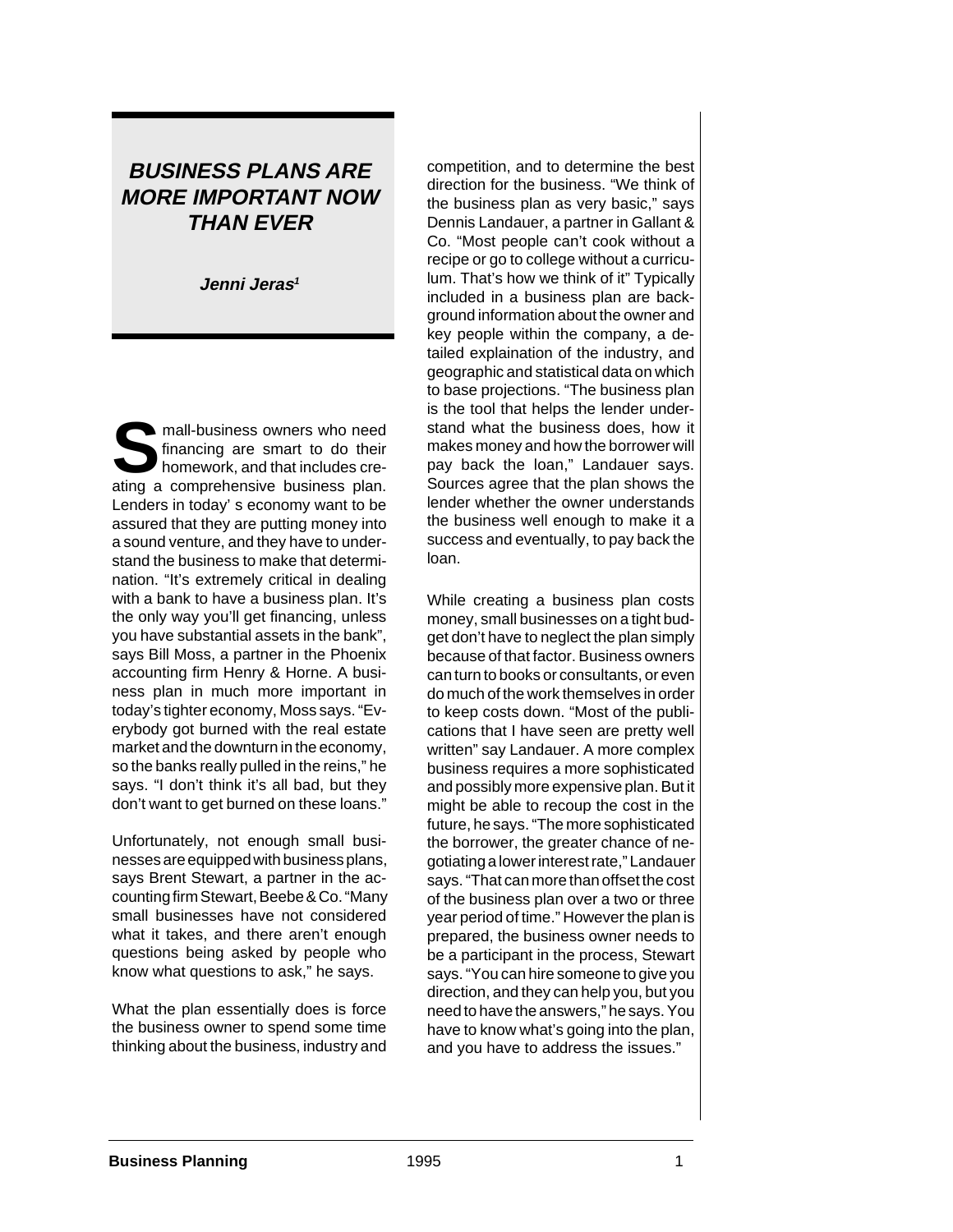#### **BUSINESS PLANNING CHECKLIST - IS YOUR PLAN COMPLETE?**

#### **Description of Business**

 \_\_\_1. Business form: proprietorship, partnership, corporation or cooperative?

2. Type of business: retail, wholesale, manufacturing, service or consulting?

 \_\_\_3. What is the product and/or service? What makes it unique?

4. Is it a new business? A takeover? An expansion? A franchise?

\_5. When is your business open?

\_\_\_6. Is it a seasonal business?

\_\_\_7. How long have you been in business?

\_8. What have you learned about your business from past operations or (if you're a start-up) from outside sources?

\_\_\_9. Why will your business be profitable?

10. What are your personal and business goals?

#### **Product/Service**

1. What are you selling?

\_2. What benefits are you selling?

\_\_\_3. What is unique about your goods or services?

4. If you are a consultant, what process will you use?

#### **Market**

\_\_\_1. Who buys from you?

2. Are your markets growing, steady or declining?

\_\_\_3. Is your market share growing, steady or declining?

\_4. Have you segmented your markets? How?

\_\_\_5. Are your markets large enough for expansion?

\_\_\_6. What social, political, regulatory, economic and technological changes are taking place that could impact your industry, your market or your market's perception of and desire for your products/ services?

#### **Competition**

1. Who are your-nearest direct competitors?

2. Who are your indirect competitors?

\_\_\_3. How are the businesses similar to and different from yours?

4. What have you learned from their operations? From their advertisements?

#### **Product Development Plan**

1. What other products/services (if any) are you currently considering?

\_\_\_2. What is your time frame for developing and introducing them?

#### **Marketing Plan**

\_\_\_1. Who will actually buy from you (e.g., do you sell to distributors, wholesalers, retailers, businesses, consumers?) And how does this impact your marketing plan?

\_\_\_2. How will you attract and hold your target market and increase your market share?

\_\_\_3. Are you planning to enter or leave any markets?

\_\_4. How do you price your products?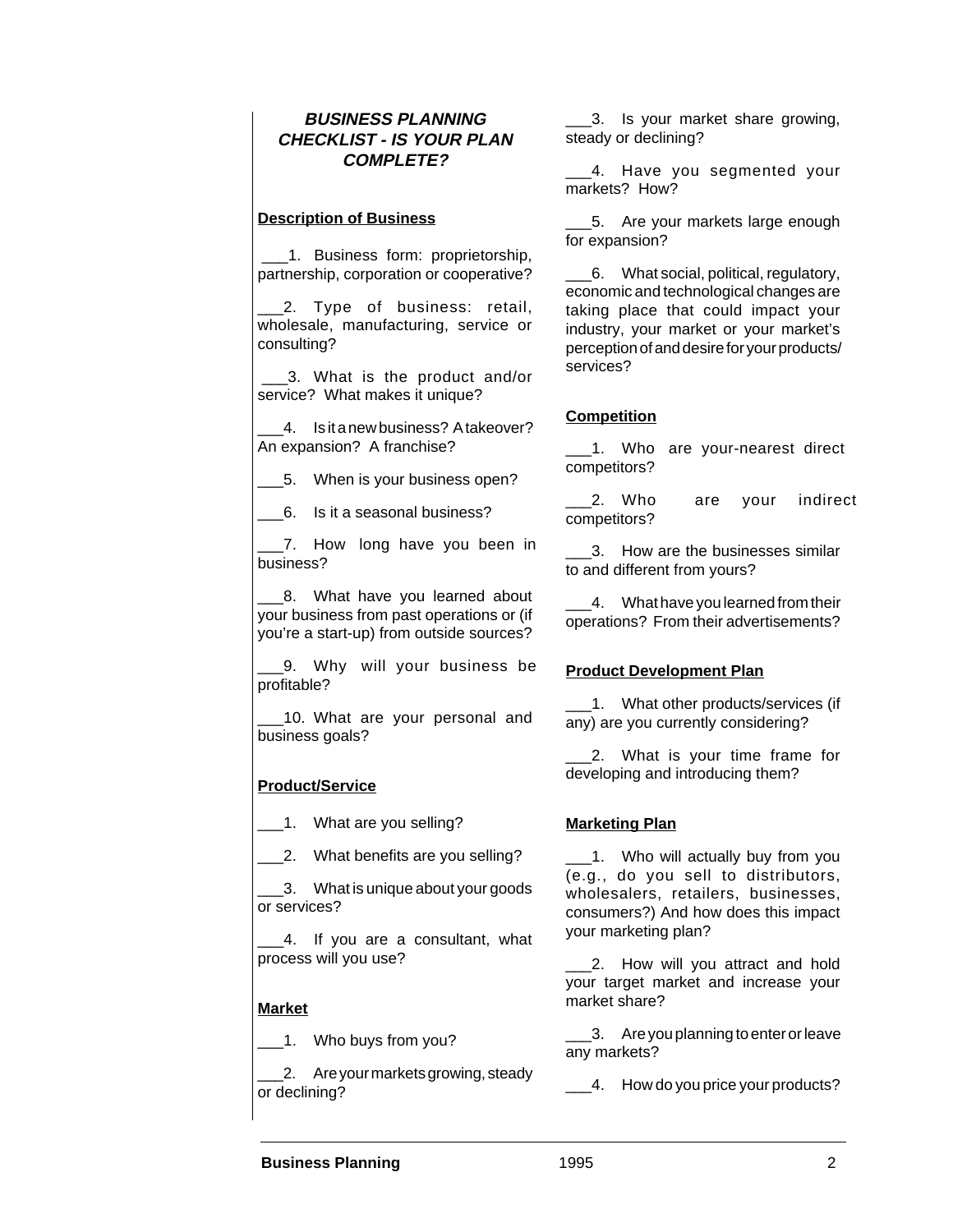\_\_\_5. Where are you (will you be) located?

\_\_\_6. Why is this a desirable area? A desirable building?

\_\_\_7. What kind of space do you need?

\_\_\_8. Are there any demographic or other market shifts going on in your area that could impact your marketing plan?

#### **Sales Plan**

1. Who will do the selling in your business? (You? Company salespeople? Independent sales representatives?)

2. What are your weekly, monthly and quarterly sales goals?

\_\_\_3. What other checkpoints have you established for reaching those goals?

\_4. What sales approach will you use?

#### **Operations Plan**

1. How will you organize the flow of work through your business? (This is especially important if you have several people doing different parts of the overall tasks, such as in a factory or a farming operation.)

\_\_\_2. How will you assure that all tasks are performed? Performed on time?

3. How will you monitor quality?

4. How will you keep costs under control?

#### **Personnel Plan**

\_\_\_1. What are your current personnel needs?

2. What skills will your employees need in the near future? In three years?

\_\_\_3. What are your plans for hiring and training personnel?

#### **Management Plan**

\_\_\_1. How does your background/ business experience help you in this business? For your own use: What weaknesses do you have and how will you compensate for them? What related work experience do you have?

2. Who is on the management team?

13. What are their strengths and weaknesses?

4. What are their duties?

\_\_\_5. Are these duties clearly defined? How?

\_\_\_6. What additional resources are available to your business?

#### **Application and Expected Effect of Loan (Investment)**

1. How will the loan (investment) make your business more profitable?

2. Will you buy or lease your equipment, location or vehicles?

1. Do you really need this money? Or can you make do without?

#### **Financial**

1. Have you completed your financial projections? (As a minimum you should have profit and loss statements, cash flow and income projections for three years and a current balance sheet.)

\_\_\_2. Will you need additional cash? If so, how will you get it?

\_\_\_3. Have you shown that your business will be profitable?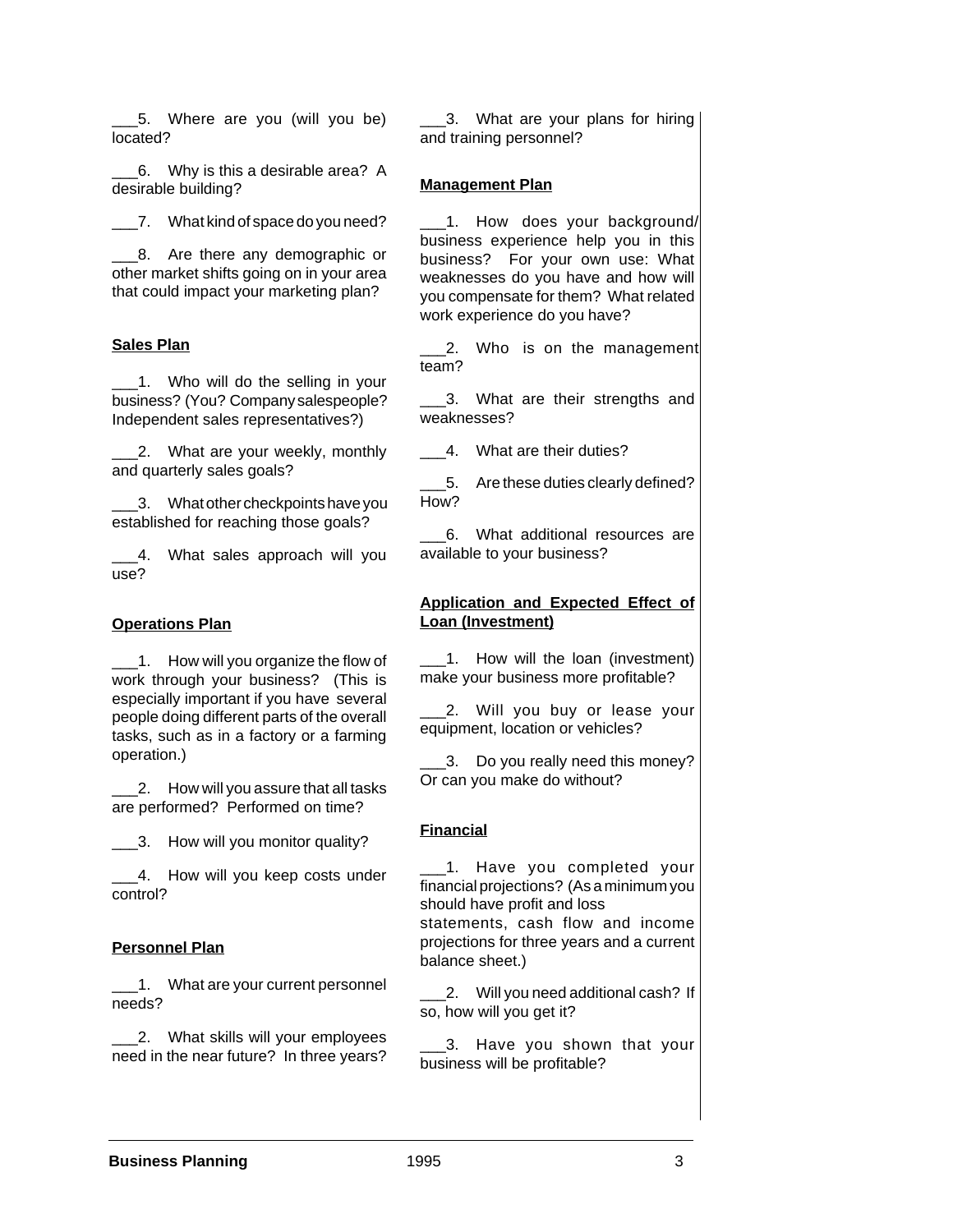### **START-UP EXPENSES**

Start-up expenses are the various expenses it takes to open your doors for business. The majority of these expenses will be one-time expenditures, while others will occur every year. Examples of these expenses are listed on the next page. If you have an existing business, skip this work-sheet.

#### **Step 1:**

Fill in Total available cash for starting your business venture.

#### **Step 2:**

Review the expenses listed on the next page. You probably can use this list for the expenses for your business. You may have some expenses which are not listed here, write them under Other expenses.

#### **Step 3:**

Estimate your cost for each expense.

#### **Step 4:**

Calculate the total for your start-up expenses.

#### **Step 5:**

Calculate Beginning Cash Balance by subtracting Total Start-up Expenses from total available cash. This amount should be written on the Projected Cash Flow worksheet under each month on the Beginning Cash Balance line.

| <b>START-UP EXPENSES</b>                                    |                                                                            |             |
|-------------------------------------------------------------|----------------------------------------------------------------------------|-------------|
| <b>EXPENSE</b>                                              |                                                                            | <b>COST</b> |
| Total available cash                                        |                                                                            | \$          |
| Total of capital equipment (find this total on next page)   |                                                                            |             |
| Beginning inventory of merchandise for retailing businesses |                                                                            |             |
| Legal fees                                                  | the control of the control of the control of the control of the control of |             |
| Accounting fees                                             |                                                                            |             |
| Licenses & permits                                          |                                                                            |             |
| Remodeling work                                             |                                                                            |             |
| Deposits (public utilities, etc.)                           |                                                                            |             |
| Advertising (grand opening, etc.)                           | <u> 1989 - Johann Barn, amerikansk politiker (</u>                         |             |
| Promotions (door prizes, etc.)                              |                                                                            |             |
|                                                             |                                                                            |             |
|                                                             |                                                                            |             |
| <b>TOTAL START-UP EXPENSES</b>                              |                                                                            | \$          |
| Beginning Cash Balance                                      |                                                                            | \$          |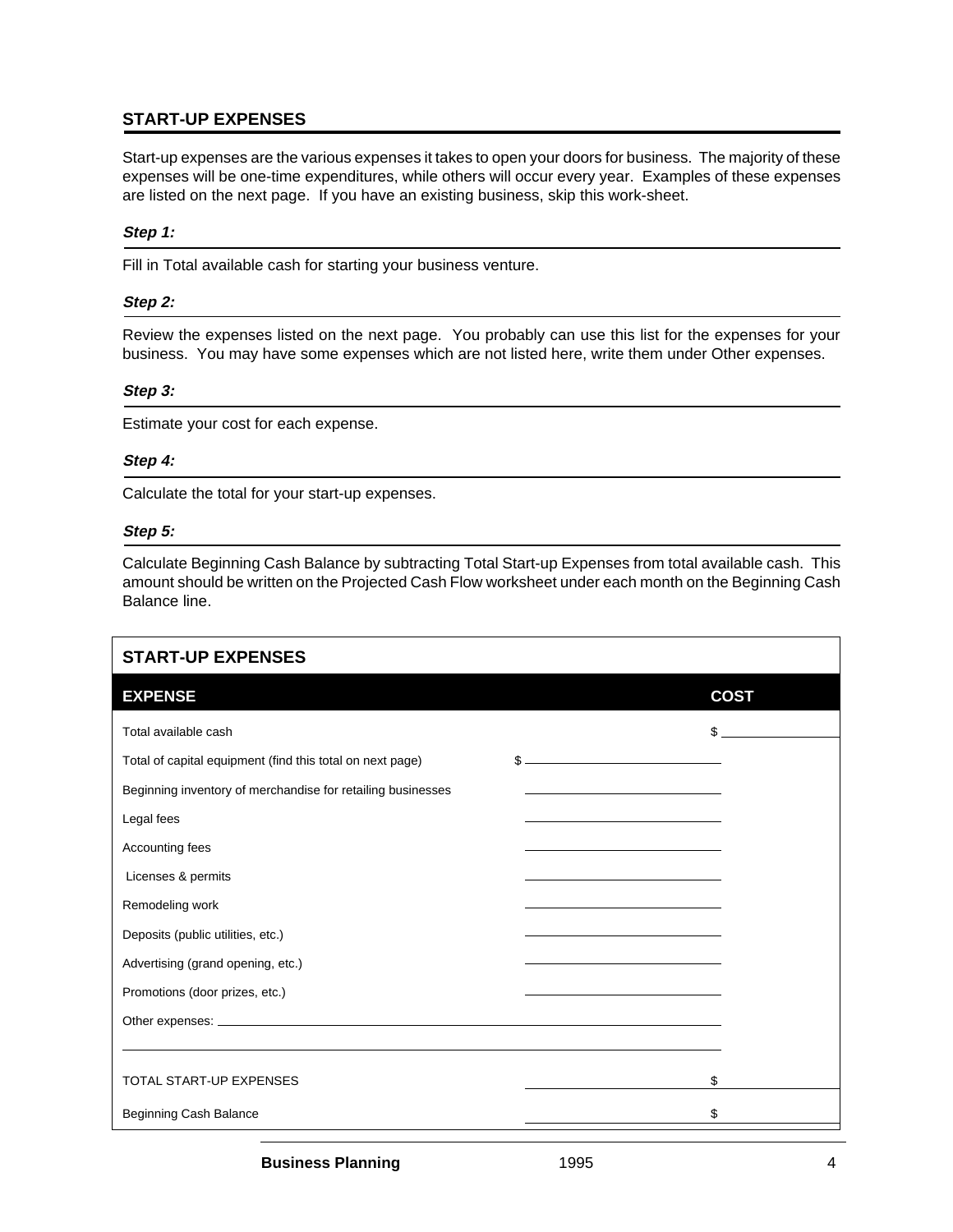#### **CAPITAL EQUIPMENT**

| <b>Equipment</b>                           | <b>Cost</b> | <b>Acquisition</b><br><b>Date</b> | <b>Useful Life</b><br>(in months) | <b>Monthly</b><br><b>Depreciation</b> |
|--------------------------------------------|-------------|-----------------------------------|-----------------------------------|---------------------------------------|
|                                            |             |                                   |                                   |                                       |
|                                            |             |                                   |                                   |                                       |
|                                            |             |                                   |                                   |                                       |
|                                            |             |                                   |                                   |                                       |
|                                            |             |                                   |                                   |                                       |
|                                            |             |                                   |                                   |                                       |
|                                            |             |                                   |                                   |                                       |
|                                            |             |                                   |                                   |                                       |
| <b>Total Costs Capital Equipment</b><br>\$ |             | <b>Total Monthly Depreciation</b> |                                   | \$                                    |
|                                            |             |                                   |                                   |                                       |

#### **Projected Cash Flow**

Cash flow projections are among the most critical financial projections you will make. You will calculate your cash receipts and the cash disbursements for each month. If the cash receipts are greater than the cash disbursements, you will have a positive cash flow. If the cash receipts are less than the cash disbursements, you will have a negative cash flow. Negative cash flows are enclosed in brackets. Here is an example: (\$5,218).

#### Step 1:

Fill in your beginning cash balance for the first month. This amount should be taken from the start-up expenses worksheet if your business plan is for a new business.

#### Step 2:

Fill in the various categories for Cash Receipts and total them for the first month only.

#### Step 3:

Fill in the various categories for Cash Disbursements and total them for the first month only.

Step 4:

Calculate the Net Cash Flow for the first months (Total Cash Receipts minus Total Cash Disbursements).

Step 5:

Calculate the Ending Cash Balance for the first month. (Beginning Cash Balance plus a positive Net Cash Flow (or minus a negative Net Cash Flow).

Step 6:

Fill in the Beginning Cash Balance for the second month, (which is the Ending Cash Balance for the first month).

Step 7:

Repeat the first six steps for each of the twelve months remember to complete one month at a time!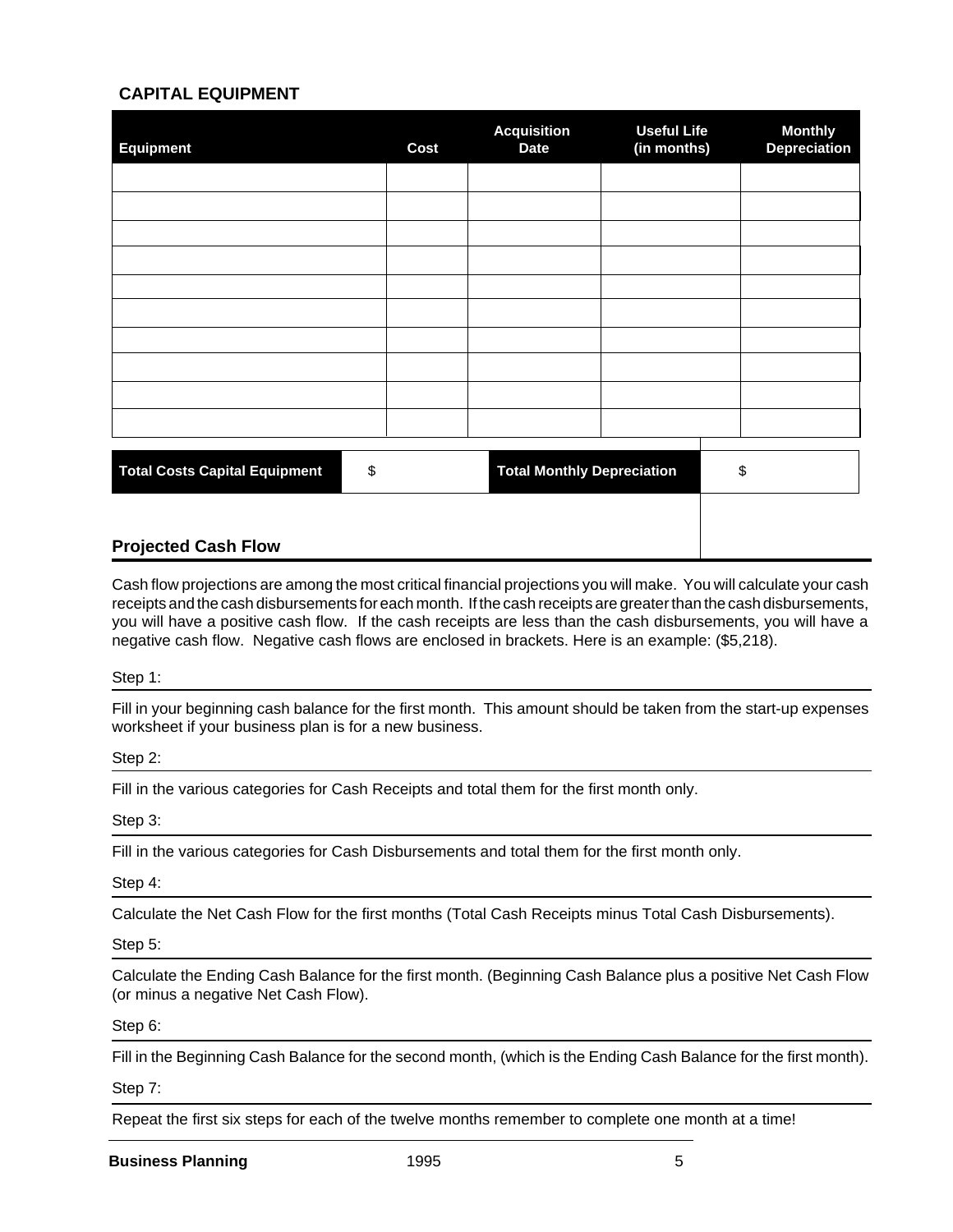| <b>PROJECTED CASH FLOW</b>  |                          |                |          |                      |          |           |                          |                |                |           |         |           |               | $\,$ 6 $\,$              |
|-----------------------------|--------------------------|----------------|----------|----------------------|----------|-----------|--------------------------|----------------|----------------|-----------|---------|-----------|---------------|--------------------------|
| <b>MONTHS</b>               | $\overline{\phantom{0}}$ | $\overline{c}$ | $\omega$ | $\blacktriangleleft$ | <b>ຕ</b> | $\bullet$ | $\overline{\phantom{a}}$ | $\pmb{\infty}$ | $\ddot{\circ}$ | $\vec{0}$ | $\pm 1$ | $\vec{z}$ | Yearly Totals |                          |
| Beginning Cash Balance      |                          |                |          |                      |          |           |                          |                |                |           |         |           |               |                          |
| <b>CASH RECEIPTS</b>        |                          |                |          |                      |          |           |                          |                |                |           |         |           |               |                          |
| Cash Sales                  |                          |                |          |                      |          |           |                          |                |                |           |         |           |               |                          |
| Collect Account Receivables |                          |                |          |                      |          |           |                          |                |                |           |         |           |               |                          |
| Loans from Banks, Etc.      |                          |                |          |                      |          |           |                          |                |                |           |         |           |               |                          |
| Other Receipts              |                          |                |          |                      |          |           |                          |                |                |           |         |           |               | 1995                     |
| Total Cash Receipts         |                          |                |          |                      |          |           |                          |                |                |           |         |           |               |                          |
| CASH DISBURSEMENTS          |                          |                |          |                      |          |           |                          |                |                |           |         |           |               |                          |
| Purchases (merchandise)     |                          |                |          |                      |          |           |                          |                |                |           |         |           |               |                          |
| Salaries                    |                          |                |          |                      |          |           |                          |                |                |           |         |           |               |                          |
| Payroll Benefits            |                          |                |          |                      |          |           |                          |                |                |           |         |           |               |                          |
| Occupancy Expenses          |                          |                |          |                      |          |           |                          |                |                |           |         |           |               |                          |
| Insurance                   |                          |                |          |                      |          |           |                          |                |                |           |         |           |               |                          |
| Interest                    |                          |                |          |                      |          |           |                          |                |                |           |         |           |               | <b>Business Planning</b> |
| Other:                      |                          |                |          |                      |          |           |                          |                |                |           |         |           |               |                          |
| <b>Other:</b>               |                          |                |          |                      |          |           |                          |                |                |           |         |           |               |                          |
| Purchase Capital Equipment  |                          |                |          |                      |          |           |                          |                |                |           |         |           |               |                          |
| Loan Principal Repayment    |                          |                |          |                      |          |           |                          |                |                |           |         |           |               |                          |
| Owner's Withdrawals         |                          |                |          |                      |          |           |                          |                |                |           |         |           |               |                          |
| Total Cash Disbursed        |                          |                |          |                      |          |           |                          |                |                |           |         |           |               |                          |
| <b>Net Cash Flow</b>        |                          |                |          |                      |          |           |                          |                |                |           |         |           |               |                          |
| Ending Cash Balance         |                          |                |          |                      |          |           |                          |                |                |           |         |           |               |                          |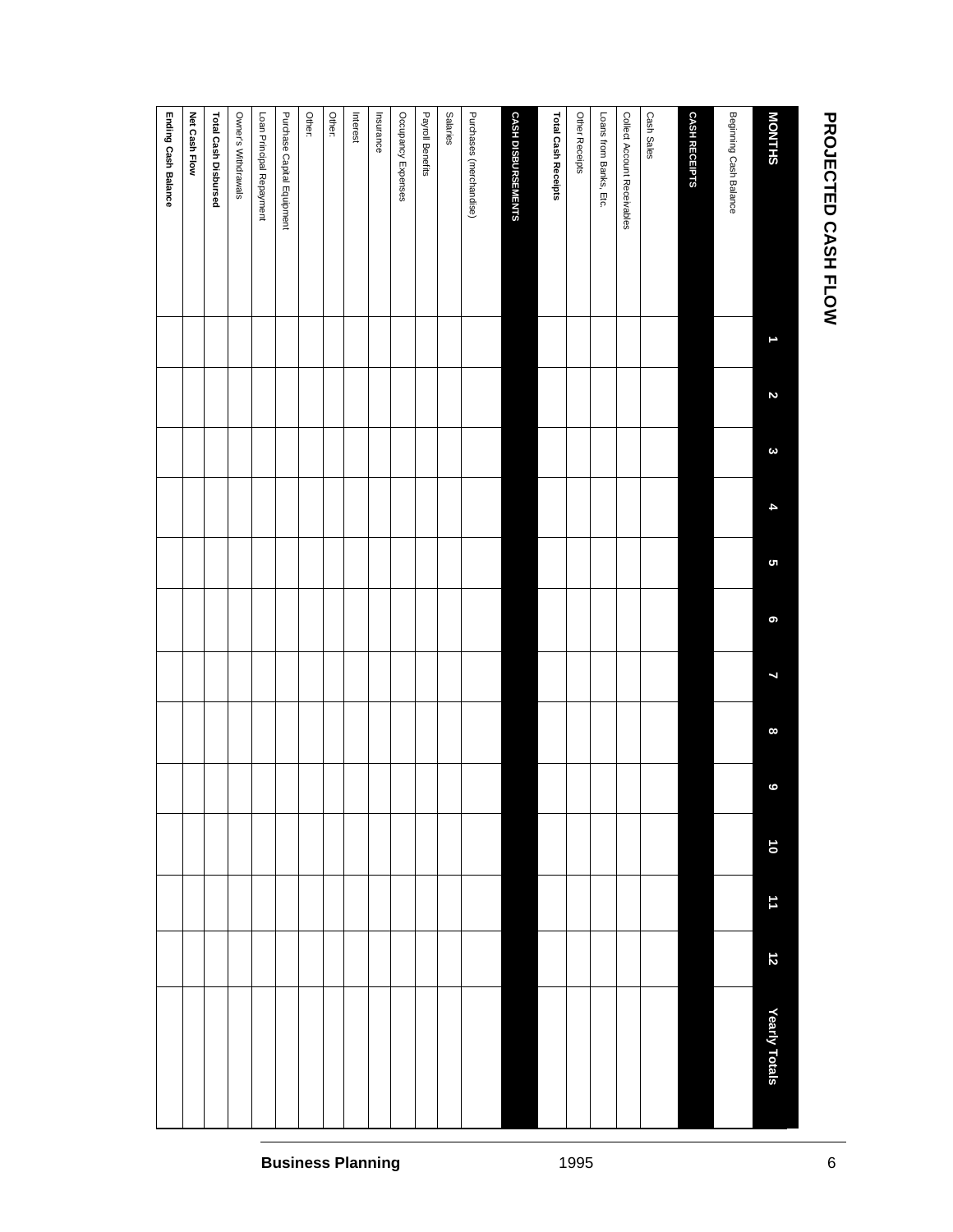#### **PROJECTED INCOME STATEMENT**

You are now ready to assemble the data for your projected income statement. This statement will calculate you net profit or net loss (before income taxes) for each month.

#### Step 1:

Fill in the sales for each month. You already estimated these figures; just recopy on the work sheet.

#### Step 2:

Fill in the cost of goods sold for each month. You already estimated these figures; just recopy on the work sheet.

#### Step 3:

Calculate the Gross Margin for each month (Sales minus Cost of Goods Sold).

#### Step 4:

Fill in the three categories of labor-related operating expenses (salaries, mandatory benefits, optional benefits). You estimated these figures already; just recopy them on the work sheet.

#### Step 5:

Fill in the Operating Expenses — Non-labor. You estimated these figures; just recopy them.

#### Step 6:

Fill in the Monthly Depreciation Expense. You estimated this figure already; just recopy them for each of the 12 months.

#### Step 7:

Calculate the Total Operating Expenses for each month by adding all operating expenses.

#### Step 8:

Calculate the Net Profit or Net Loss (before income taxes) for each month (Gross Margin minus Total Operating Expenses).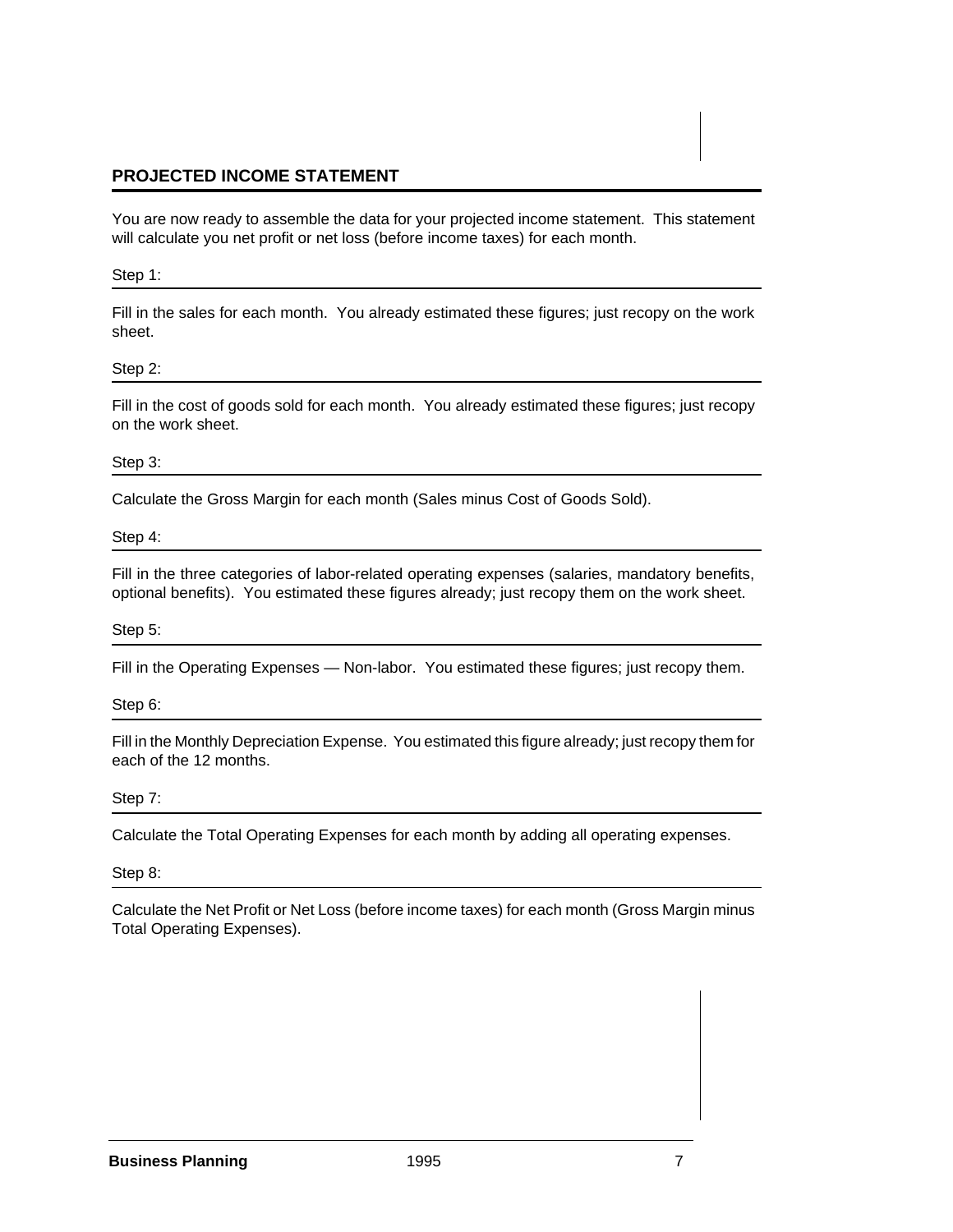# PROJECTED INCOME STATEMENT **PROJECTED INCOME STATEMENT**

| <b>MONTHS</b>                               | Z | $\boldsymbol{\omega}$ | þ | S | 9 | L | $\infty$ | $\ddot{\circ}$ | $\overline{\mathbf{0}}$ | 11 | $\vec{z}$ | Yearly Totals |
|---------------------------------------------|---|-----------------------|---|---|---|---|----------|----------------|-------------------------|----|-----------|---------------|
| <b>Sales</b>                                |   |                       |   |   |   |   |          |                |                         |    |           |               |
| Cost of Goods Sold                          |   |                       |   |   |   |   |          |                |                         |    |           |               |
| Gross Margin                                |   |                       |   |   |   |   |          |                |                         |    |           |               |
| OPERATING EXPENSES                          |   |                       |   |   |   |   |          |                |                         |    |           |               |
| Salaries & Wages                            |   |                       |   |   |   |   |          |                |                         |    |           |               |
| Mandatory Benefits                          |   |                       |   |   |   |   |          |                |                         |    |           |               |
| <b>Optional Benefits</b>                    |   |                       |   |   |   |   |          |                |                         |    |           |               |
| Occupancy Expenses                          |   |                       |   |   |   |   |          |                |                         |    |           |               |
| Car/Delivery                                |   |                       |   |   |   |   |          |                |                         |    |           |               |
| Supplies                                    |   |                       |   |   |   |   |          |                |                         |    |           |               |
| Advertising                                 |   |                       |   |   |   |   |          |                |                         |    |           |               |
| Legal/Accounting                            |   |                       |   |   |   |   |          |                |                         |    |           |               |
| Insurance                                   |   |                       |   |   |   |   |          |                |                         |    |           |               |
| <b>Bad Debts</b>                            |   |                       |   |   |   |   |          |                |                         |    |           |               |
| Interest                                    |   |                       |   |   |   |   |          |                |                         |    |           |               |
| Other                                       |   |                       |   |   |   |   |          |                |                         |    |           |               |
| Depreciation                                |   |                       |   |   |   |   |          |                |                         |    |           |               |
| Total Operating Expenses                    |   |                       |   |   |   |   |          |                |                         |    |           |               |
| Net Profit (or Loss) Before<br>Income Taxes |   |                       |   |   |   |   |          |                |                         |    |           |               |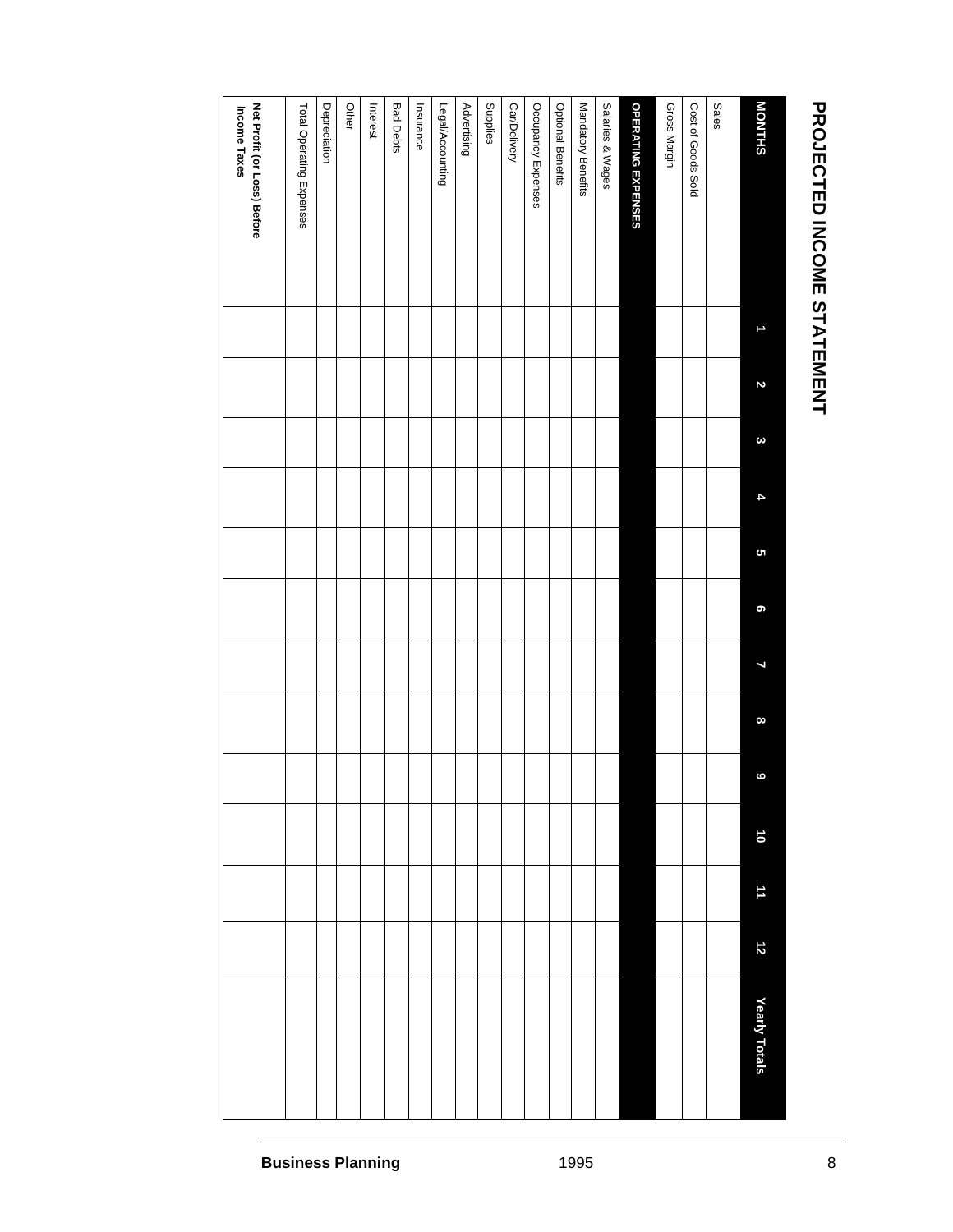#### **BALANCE SHEET**

The balance sheet can be compared to a picture of your financial condition on a particular day. This statement is a list of your assets (at your cost), your liabilities (your debts), and your equity in those assets.

You are going to prepare a balance sheet as of the end of your last fiscal year or as of the start-up date of your business. You should include all the assets and liabilities as of the appropriate date. You will also be preparing a projected balance sheet for a date one year in the future.

Step 1:

Fill in the amounts for each of the Current Assets and calculate the Total Current Assets.

Step 2:

Fill in the amount for Fixed Assets, ( Land, Buildings and Equipment ), less accumulated depreciation.

Step 3:

Calculate the Total Assets (Total Current Assets + Total Fixed Assets).

Step 4:

Fill in the amounts for current and long-term liabilities and calculate the required totals.

Step 5:

Calculate the Owner's Equity (Total Assets - Total Liabilities).

Step 6:

Fill in the amount of Total Liabilities + Owner's Equity. This amount should equal the amount for Total Assets.

Step 7:

Repeat Steps 1 through 6 for the end of the year projections.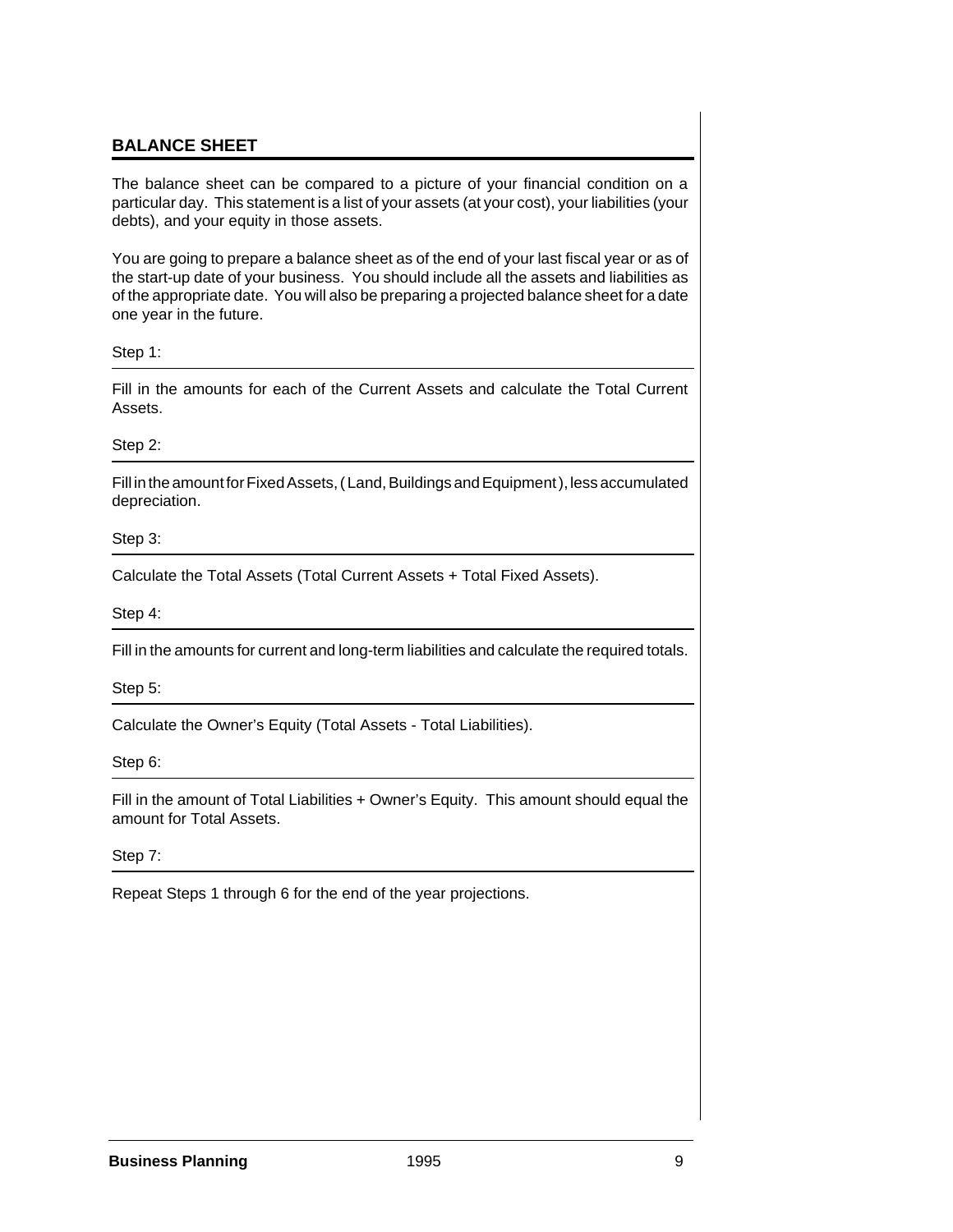## **BALANCE SHEET**

| <b>Assets</b>                             | As of                                                                      |                                                                                                                                                                                                                                                                                                                                                                     | As of  |
|-------------------------------------------|----------------------------------------------------------------------------|---------------------------------------------------------------------------------------------------------------------------------------------------------------------------------------------------------------------------------------------------------------------------------------------------------------------------------------------------------------------|--------|
| <b>Current Assets</b>                     |                                                                            |                                                                                                                                                                                                                                                                                                                                                                     |        |
| Cash                                      | $\sim$                                                                     | $\frac{1}{2}$                                                                                                                                                                                                                                                                                                                                                       |        |
| Accounts receivable                       | $\frac{1}{2}$                                                              | s                                                                                                                                                                                                                                                                                                                                                                   |        |
| Inventory                                 | $\overline{\phantom{a}}$ . The contract of $\overline{\phantom{a}}$<br>\$. |                                                                                                                                                                                                                                                                                                                                                                     |        |
| Prepaid expenses                          | $\mathfrak s$                                                              | $\frac{1}{2}$                                                                                                                                                                                                                                                                                                                                                       |        |
| Other current assets                      | $\mathbb{S}$                                                               | $\frac{1}{2}$                                                                                                                                                                                                                                                                                                                                                       |        |
| TOTAL CURRENT ASSETS                      |                                                                            |                                                                                                                                                                                                                                                                                                                                                                     |        |
| <b>Fixed Assets</b>                       |                                                                            |                                                                                                                                                                                                                                                                                                                                                                     |        |
| Land                                      |                                                                            | $\frac{1}{2}$                                                                                                                                                                                                                                                                                                                                                       |        |
| Buildings (Less Accum. Depr.)             | $\frac{1}{2}$                                                              | $\frac{1}{2}$                                                                                                                                                                                                                                                                                                                                                       |        |
| Equipment (Less Accum. Depr.)             | $\frac{1}{2}$                                                              | $\frac{1}{2}$                                                                                                                                                                                                                                                                                                                                                       |        |
| Other fixed assets                        | $\sim$                                                                     | $\sim$                                                                                                                                                                                                                                                                                                                                                              |        |
| TOTAL FIXED ASSETS                        |                                                                            |                                                                                                                                                                                                                                                                                                                                                                     |        |
| <b>Total Assets</b>                       |                                                                            | \$                                                                                                                                                                                                                                                                                                                                                                  | \$     |
| <b>Liabilities</b>                        |                                                                            |                                                                                                                                                                                                                                                                                                                                                                     |        |
| <b>Current Liabilities</b>                |                                                                            |                                                                                                                                                                                                                                                                                                                                                                     |        |
| Accounts payable                          | $\frac{1}{2}$                                                              | $\frac{1}{2}$                                                                                                                                                                                                                                                                                                                                                       |        |
| Federal & State taxes owed                | $\frac{1}{2}$                                                              | $\begin{picture}(20,10) \put(0,0){\vector(1,0){100}} \put(15,0){\vector(1,0){100}} \put(15,0){\vector(1,0){100}} \put(15,0){\vector(1,0){100}} \put(15,0){\vector(1,0){100}} \put(15,0){\vector(1,0){100}} \put(15,0){\vector(1,0){100}} \put(15,0){\vector(1,0){100}} \put(15,0){\vector(1,0){100}} \put(15,0){\vector(1,0){100}} \put(15,0){\vector(1,0){100}} \$ |        |
| Other current liabilities                 | $\frac{1}{2}$                                                              | $\frac{1}{2}$                                                                                                                                                                                                                                                                                                                                                       |        |
| <b>TOTAL CURRENT LIABILITIES</b>          |                                                                            | \$                                                                                                                                                                                                                                                                                                                                                                  | \$     |
| <b>Long-term Liabilities</b>              |                                                                            |                                                                                                                                                                                                                                                                                                                                                                     |        |
| Notes payable to bank                     |                                                                            |                                                                                                                                                                                                                                                                                                                                                                     |        |
| Mortgages payable                         | <u> 1999 - Johann Barnett, f</u><br>$\mathcal{L}_{-}$                      | $\frac{1}{2}$                                                                                                                                                                                                                                                                                                                                                       |        |
| Other long-term liabilities               | $\frac{1}{2}$                                                              | $\mathfrak{s}_-$                                                                                                                                                                                                                                                                                                                                                    |        |
| TOTAL LONG-TERM LIABILITIES               |                                                                            |                                                                                                                                                                                                                                                                                                                                                                     |        |
| <b>Total Liabilities</b>                  |                                                                            | \$                                                                                                                                                                                                                                                                                                                                                                  | $\sim$ |
|                                           |                                                                            |                                                                                                                                                                                                                                                                                                                                                                     |        |
| <b>Owner's Equity</b>                     |                                                                            |                                                                                                                                                                                                                                                                                                                                                                     |        |
| <b>Total Liabilities + Owner's Equity</b> |                                                                            |                                                                                                                                                                                                                                                                                                                                                                     |        |